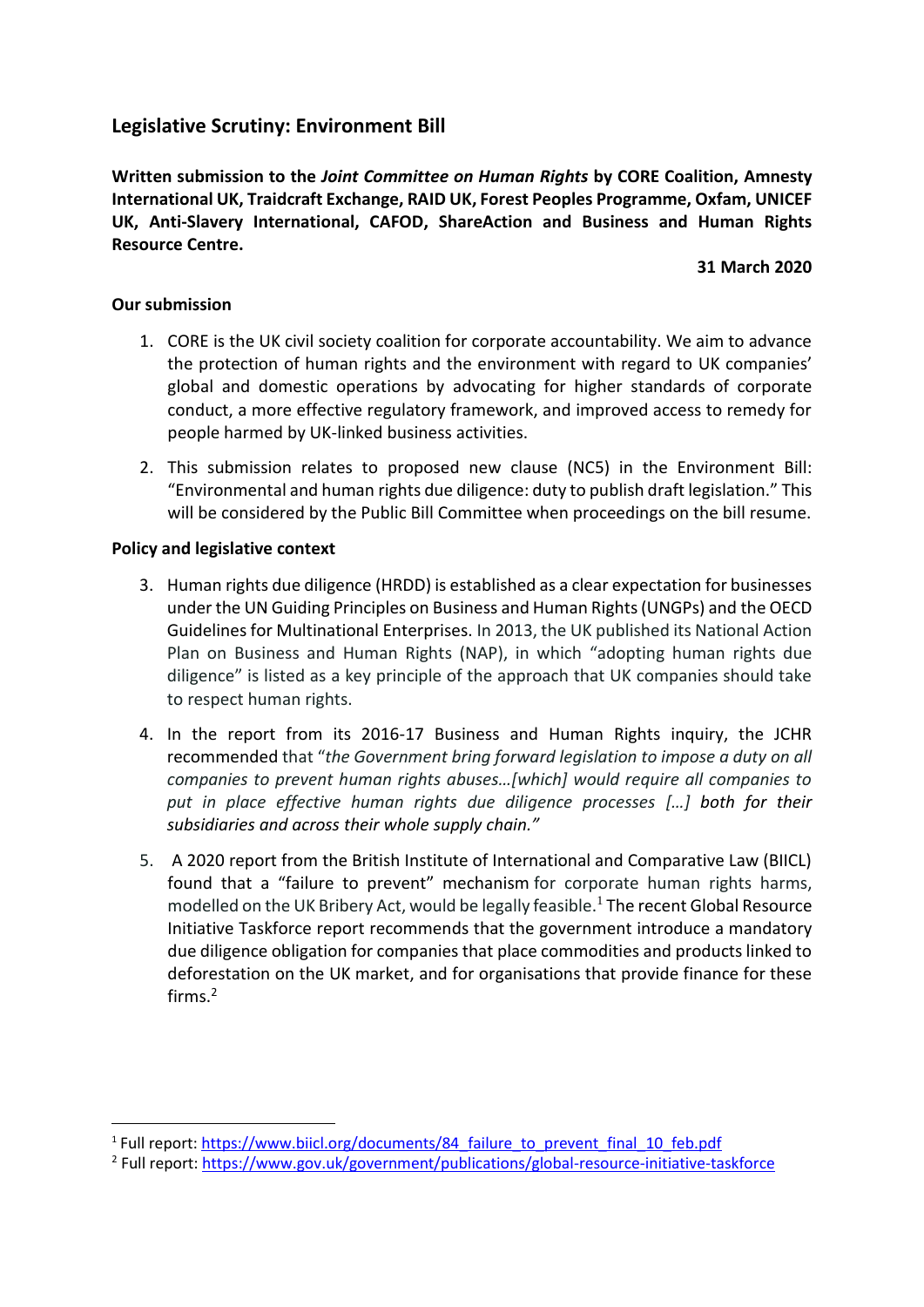- 6. A number of large businesses have expressed public support for HRDD regulation.<sup>3</sup> The vast majority of companies surveyed by BIICL disagreed with the statement that "existing law provides businesses with clarity about corporate human rights obligations."
- 7. Following the French "Duty of Vigilance" law (2017), a new generation of laws is now emerging in Europe.<sup>4</sup> A study for the European Commission on due diligence throughout the supply chain confirms that there is urgent need for regulatory action at the EU level. 5
- 8. To meet its ambition to be a world leader on shaping responsible business behaviour, the UK needs to strengthen its legal corporate accountability provisions*.* This is crucial at a time in which the UK Government is seeking to forge new trade deals which offer opportunities and legal protections for companies. It is in the wider public interest that these protections should be balanced by safeguards for people affected by business activity.

## **Environment Bill: Our recommendations**

- 9. We are calling for UK legislation to create a corporate duty to prevent human rights and environmental abuses. Under this law, commercial organisations (and, depending how the law was drafted, public sector bodies) would have to take action to prevent human rights abuses and environmental harm in, or arising from their global products, services, operations, investments, and value chain, through carrying out effective due diligence. Commercial organisations would be sanctioned if they failed to put in place adequate due diligence measures and would be held liable for harm, loss and damage arising from their failure to prevent harmful impacts.<sup>6</sup>
- 10. It is our view that the complex legal and organisational structures of many modern businesses create gaps in legal accountability. The inclusion of this new clause in the Environment Bill has the potential to enhance the protection of human rights and the environment by requiring the government to bring forward legislation that would close these gaps within six months of the Environment Bill receiving Royal Assent.
- 11. A new law will provide clarity for business, make sure that companies doing the right thing are not undercut by firms operating to lower standards, and create an equal footing for all companies - regardless of whether they are consumer-facing. It will also make it easier for regulatory bodies that have oversight of companies, such as the

<sup>&</sup>lt;sup>3</sup> A list of large businesses publicly endorsing human rights due diligence regulation can be found here: [https://www.business-humanrights.org/en/list-of-large-businesses-associations-investors-with-public](https://www.business-humanrights.org/en/list-of-large-businesses-associations-investors-with-public-statements-endorsements-in-support-of-human-rights-due-diligence-regulation)[statements-endorsements-in-support-of-human-rights-due-diligence-regulation](https://www.business-humanrights.org/en/list-of-large-businesses-associations-investors-with-public-statements-endorsements-in-support-of-human-rights-due-diligence-regulation)

<sup>&</sup>lt;sup>4</sup> See overview of developments from the European Coalition on Corporate Justice (ECCJ):

[https://corporatejustice.org/eccj-publications/15144-evidence-for-mandatory-hrdd-legislation-updated-may-](https://corporatejustice.org/eccj-publications/15144-evidence-for-mandatory-hrdd-legislation-updated-may-2019)[2019.](https://corporatejustice.org/eccj-publications/15144-evidence-for-mandatory-hrdd-legislation-updated-may-2019)

<sup>&</sup>lt;sup>5</sup> Full report: [https://op.europa.eu/en/publication-detail/-/publication/8ba0a8fd-4c83-11ea-b8b7-](https://op.europa.eu/en/publication-detail/-/publication/8ba0a8fd-4c83-11ea-b8b7-01aa75ed71a1/language-en) [01aa75ed71a1/language-en](https://op.europa.eu/en/publication-detail/-/publication/8ba0a8fd-4c83-11ea-b8b7-01aa75ed71a1/language-en)

 $6$  Please see the legal principal elements that campaigners are calling for: https://corporateresponsibility.org/wp-content/uploads/2020/04/Duty-to-prevent\_principal-elements\_FINAL.pdf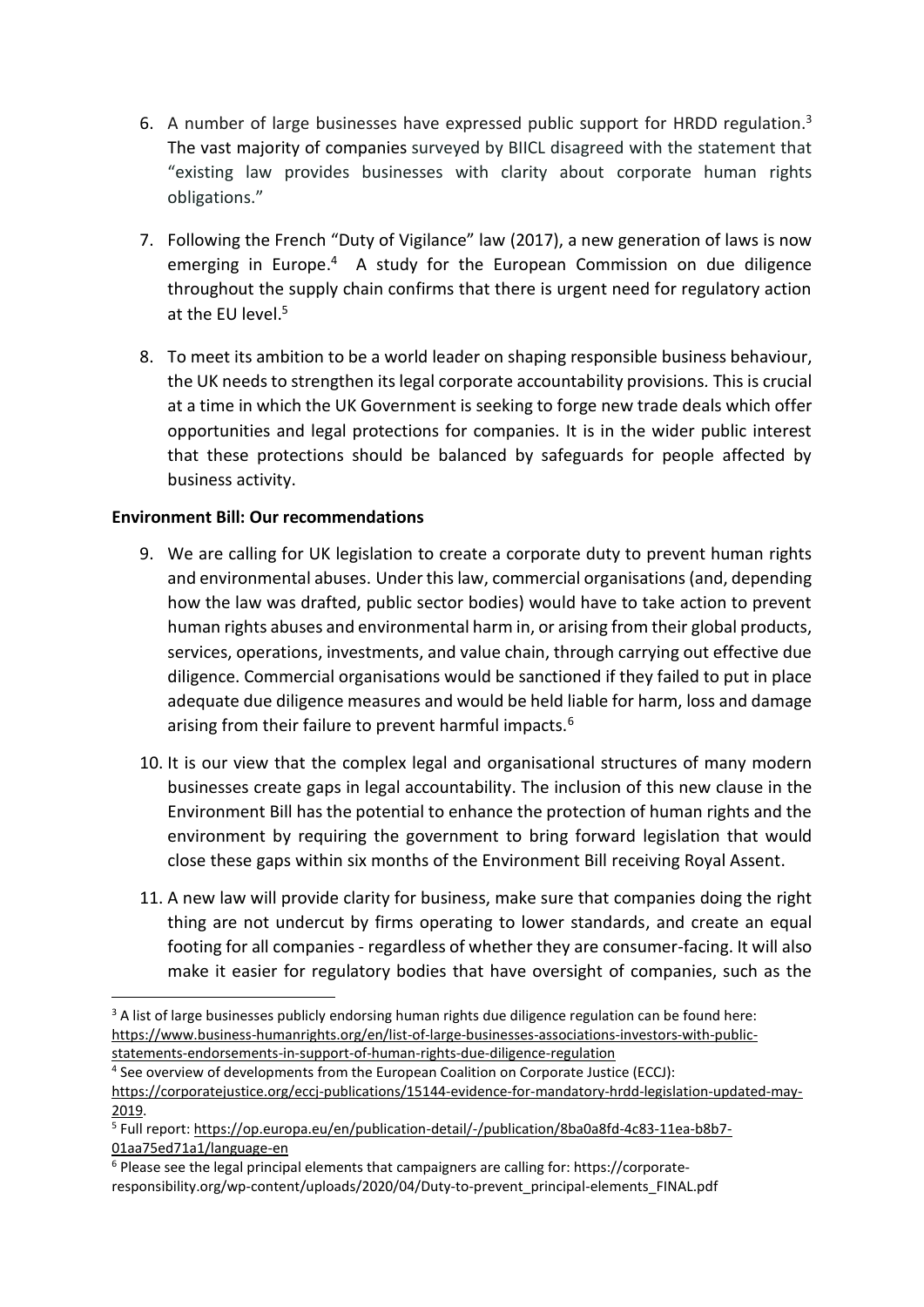Environment Agency, to fulfil their remit more effectively, by embedding the business responsibility to protect society and the environment in law.

- 12. **We therefore urge the JCHR to support New Clause 5 tabled by Kerry McCarthy on the Environment Bill and to recommend in their report that the Government should introduce future legislation on human rights and environmental due diligence, along these lines.**
- 13. *Recognising the pressure on Government and Parliament during the current COVID-19 crisis, we would be pleased to offer expertise and ideas about how new legislation could be framed in an appropriate way that would be workable for businesses and broader society.*
- 14. Below, we highlight some crucial key features of new legislation as proposed by the new clause.
- **1) All environmental and human rights risks and impacts should be covered**
	- 15. We support a requirement for companies to carry out due diligence in relation to "*all environmental and human rights risks and impacts associated with the exercise of their functions*" as per subsection (1)(a) of this clause.
	- 16. Human rights and environmental protection are interdependent. A safe, healthy and sustainable environment is essential to the fulfilment of the rights to life, food, health, water, housing, decent work, and other social and cultural rights. Many negative impacts caused by a business's actions or negligence, such as tailings dam collapse that devastate livelihoods, or intimidation and harassment of indigenous activists defending rainforests, demonstrate that human rights and the environment cannot be extricated from one another.
	- 17. We therefore support provisions made in subsection (6) to "*require compliance with international standards and obligations relating to human rights, including the rights of indigenous peoples and local communities."* We emphasise the need for a legal requirement that covers negative impacts on both people and the environment, including but not limited to exploitative working conditions, including modern slavery and child labour; land grabs and evictions of indigenous peoples and local communities; attacks on human rights defenders; and ecosystem degradation and deforestation. It should also recognise that specific attention and consideration is needed for groups at risk of vulnerability and marginalisation, such as children, women and indigenous peoples.
	- 18. Legislation should aim to enhance responsible business conduct across a wide spectrum of impacts, rather than adopt a narrow sectoral or issue-specific approach. Single-sector regulation risks creating a patchwork of different, overlapping requirements, which could create confusion for businesses. Holistic human rights due diligence legislation with broad scope and applicability would create clarity and enable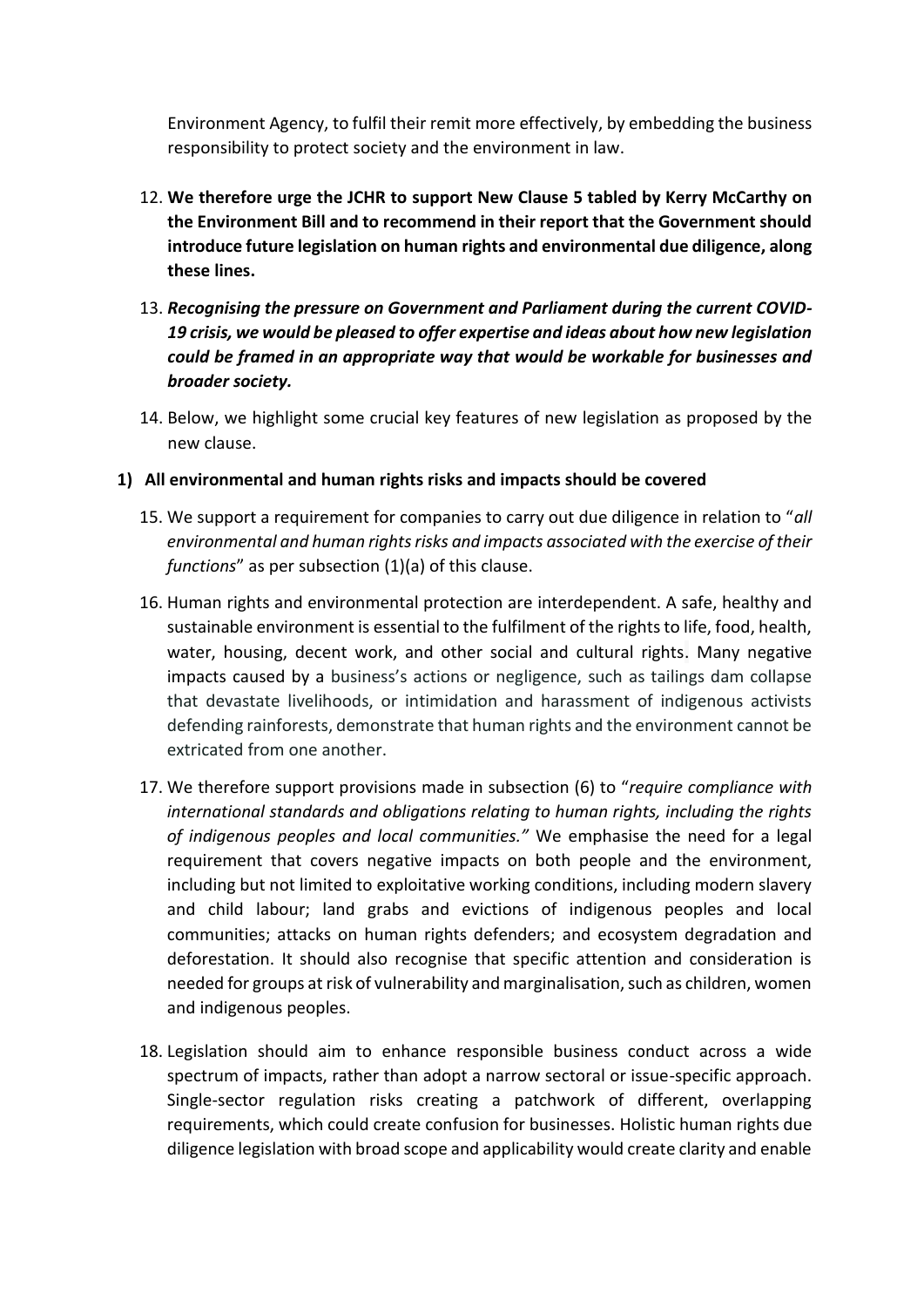companies to focus on the most salient risks for human rights and the environment in their own business.

## **2) A corporate duty to carry out due diligence should be legally enforced**

- 19. Voluntary initiatives and reporting requirements are not driving the scale or pace of change needed to address the systemic problems which give rise to corporate human rights and environmental negligence. In the absence of a legally binding requirement, only a minority of very well-intentioned companies, or those facing consumer scrutiny, would take sufficient measures to improve their performance.<sup>7</sup>
- 20. There is now an international consensus on the need for a "smart mix" of legislative and voluntary measures to achieve lasting change. The drawbacks of corporate requirements with weak enforcement measures, such as the transparency requirement in the UK's Modern Slavery Act, have been well documented.<sup>8</sup>
- 21. We are therefore in favour of the proposals under subsection (7), including the provision of effective and deterrent sanctions (7a), to establish or designate a body to oversee implementation and compliance (7b), and to ensure effective and appropriate redress for any affected person/s (7d). Any such legislation should include sanctions for firms which fail to put in place and make public their due diligence measures (as required under subsection (7e)) and civil and, in the most serious cases, criminal action for harm, loss and damage arising from their failure to prevent harmful impacts.

## **3) A forward-looking requirement will help to avoid a tick-box approach**

- 22. We are of the view that the provision of a forward-looking requirement for businesses to conduct human rights and environmental due diligence (that is to *"identify, assess, prevent, or mitigate… risks")* will help to avoid a tick-box approach to compliance.
- 23. Most current corporate reporting obligations, including the Modern Slavery Act's Transparency in Supply Chains provision and the transposition into UK law of the EU Non-Financial Reporting Directive, do not require a forward-looking approach to addressing the damage a company's operations may cause. Many companies reporting under the Modern Slavery Act provide highly selective and generalised information on what actions they have taken to combat modern slavery. Such forms of compliance are superficial and risk being a tick-box exercise.

[humanrights.org/sites/default/files/FTSE%20100%20Briefing%202018.pdf](https://www.business-humanrights.org/sites/default/files/FTSE%20100%20Briefing%202018.pdf) and CORE Coalition (2017) http://corporate-responsibility.org/wpcontent/uploads/2017/10/171003\_Risk-Averse-FINAL-1.pdf.

 $7$  The Corporate Human Rights Benchmark (CHRB), an initiative which ranks disclosures on human rights from the 101 largest publicly-traded companies in the world, scored 49% of companies zero against every human rights due diligence indicator[: https://www.corporatebenchmark.org/sites/default/files/2019-](https://www.corporatebenchmark.org/sites/default/files/2019-11/CHRB2019KeyFindingsReport.pdf) [11/CHRB2019KeyFindingsReport.pdf](https://www.corporatebenchmark.org/sites/default/files/2019-11/CHRB2019KeyFindingsReport.pdf)

<sup>&</sup>lt;sup>8</sup> See the Independent Review of the Modern Slavery Act [https://assets.publishing.service.gov.uk/government/uploads/system/uploads/attachment\\_data/file/803406/I](https://assets.publishing.service.gov.uk/government/uploads/system/uploads/attachment_data/file/803406/Independent_review_of_the_Modern_Slavery_Act_-_final_report.pdf) [ndependent\\_review\\_of\\_the\\_Modern\\_Slavery\\_Act\\_-\\_final\\_report.pdf](https://assets.publishing.service.gov.uk/government/uploads/system/uploads/attachment_data/file/803406/Independent_review_of_the_Modern_Slavery_Act_-_final_report.pdf) and reports by FLEX and ICAR (2019) [https://www.labourexploitation.org/publications/full-disclosure-towards-better-modern-slavery-reporting;](https://www.labourexploitation.org/publications/full-disclosure-towards-better-modern-slavery-reporting) Business and Human Rights Resource Centre (2018) [https://www.business-](https://www.business-humanrights.org/sites/default/files/FTSE%20100%20Briefing%202018.pdf)